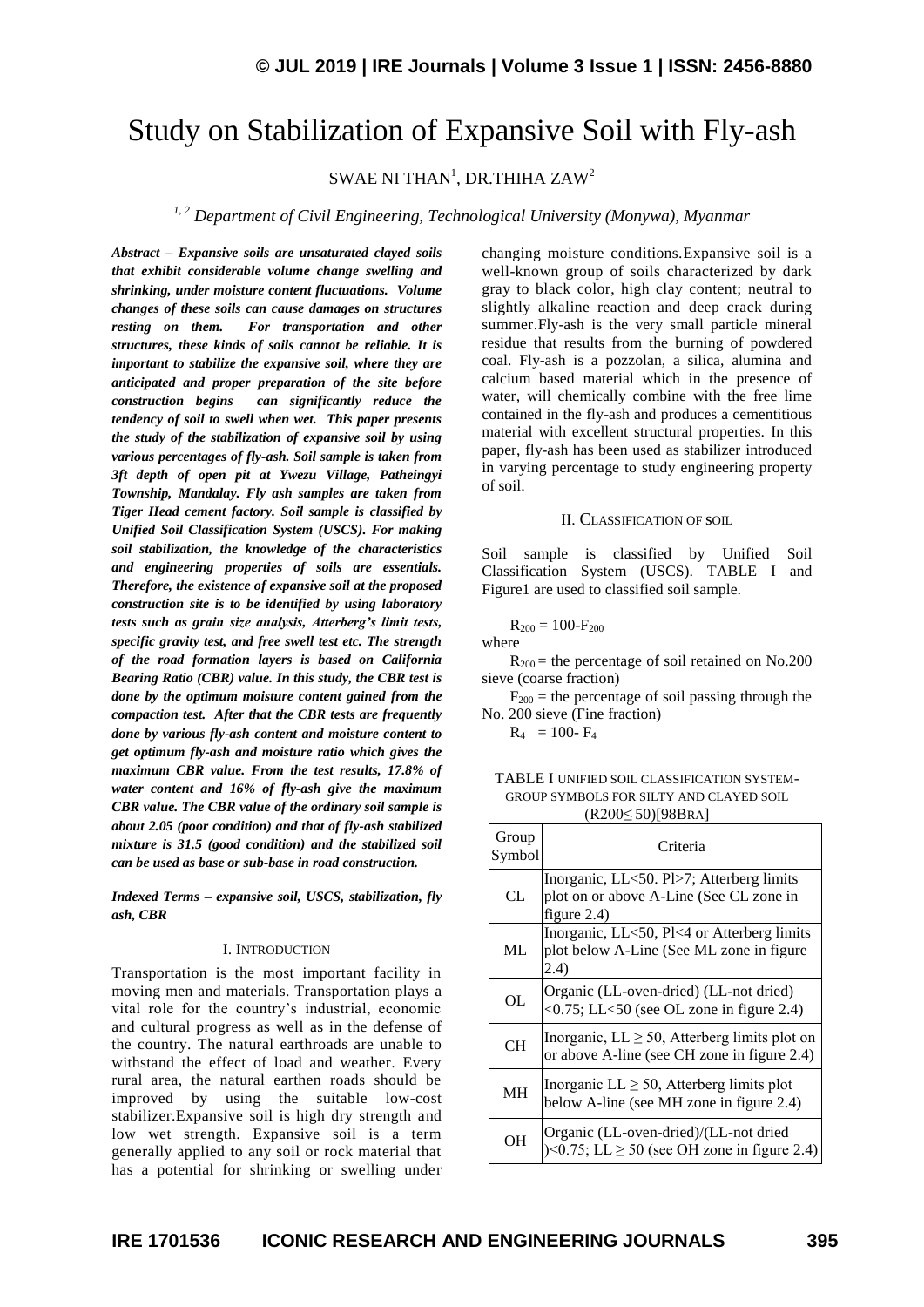## **© JUL 2019 | IRE Journals | Volume 3 Issue 1 | ISSN: 2456-8880**





Figure 1. Plasticity Chart

## III. INDEX PROPERTIES OF SOIL SAMPLES

The properties of soil, which are not primary interest to the geotechnical engineering, but are indicative of the engineering properties are called index properties.

#### *A. Grain Size Analysis*

Grain size analysis is the determination of the size range of particles present in a soil, expressed as a percentage of the total dry weight. Sieve analysis and hydrometer analysis are generally used to find the particle size distribution of soil.



Figure2. Grain Size Analysis

## *B. Atterberg's Limit Test*

The moisture content, in percent, at which the transition from solid to semisolid state takes place is defined as the shrinkage limit. The moisture content at the point of transition from semisolid to plastic state is the plastic limit, and from plastic to liquid state is the liquid limit. These parameters are also known as Atterberg limits.

#### *C. Liquid Limit(LL)*

The moisture content, in percent, required to close a distance of 12.7 mm (0.5 in.) along the bottom of the groove after 25 blows is defined as the liquid limit*.*It is difficult to adjust the moisture content in the soil to meet the required12.7 mm (0.5 in.) closure of the groove in the soil pat at 25 blows.

### *D. Plastic Limit(PL)*

The plastic limitis defined as the moisture content in percent, at which the soilcrumbles, when rolled into threads of 4.2 mm (1/8 in.) in diameter. The plastic limit is the lower limit of the plastic stage of soil.

*E. Plasticity Index(PI)*

Plasticity index is the difference between the liquid limit and plastic limit.

 $PI = LL - PL$ 

where,  $PI = Plasticity Index$  $LL =$  Liquid Limit PL = Plastic Limit

## *F. Specific Gravity*

Specific gravity is defined as the ratio of the unit weight of a given material to the unit weight of

$$
\mathbf{G}_{s} = \frac{\mathbf{G}_{t} \mathbf{W}_{s}}{\mathbf{W}_{s} - \mathbf{W}_{1} + \mathbf{W}_{2}}
$$

where,

 $G_s$  = Specific gravity of soi

 $G_t$ = specific gravity of water at t temperatu

 $W_s$  = Weight of air-dry soil

 $W_1$ = Weight of bottle plus water pluss

 $W_2$ =Weight of bottle plus water

Mean specific gravity  $= 2.70$ 

TABLE II DETERMINATION OF SPRCIFIC GRAVITY

| Bottle No.                                  | 1              | 2     | 3     | 4     |
|---------------------------------------------|----------------|-------|-------|-------|
| Wt. Bottle $+$ water $+$<br>Soil, $W_1(g)$  | 693.0          | 693.3 | 693.9 | 694.5 |
| Temperature, $t(C)$                         | $41^{\circ}$ C | 37C   | 33C   | 29C   |
| Wt. bottle + water $W_2$<br>(g)             | 631.9          | 632.6 | 633.2 | 633.9 |
| Wt. dish + dry soil $(g)$                   | 518            | 518   | 518   | 518   |
| $\overline{W}$ t. Soil, $W_s(g)$            | 96.3           | 96.3  | 96.3  | 96.3  |
| Specific Gravity<br>of<br>water at t, $G_t$ | 0.992          | 0.993 | 0.995 | 0.99  |
| Gravity<br>Specific<br>of<br>soil, Gs       | 2.71           | 2.702 | 2.691 | 2.69  |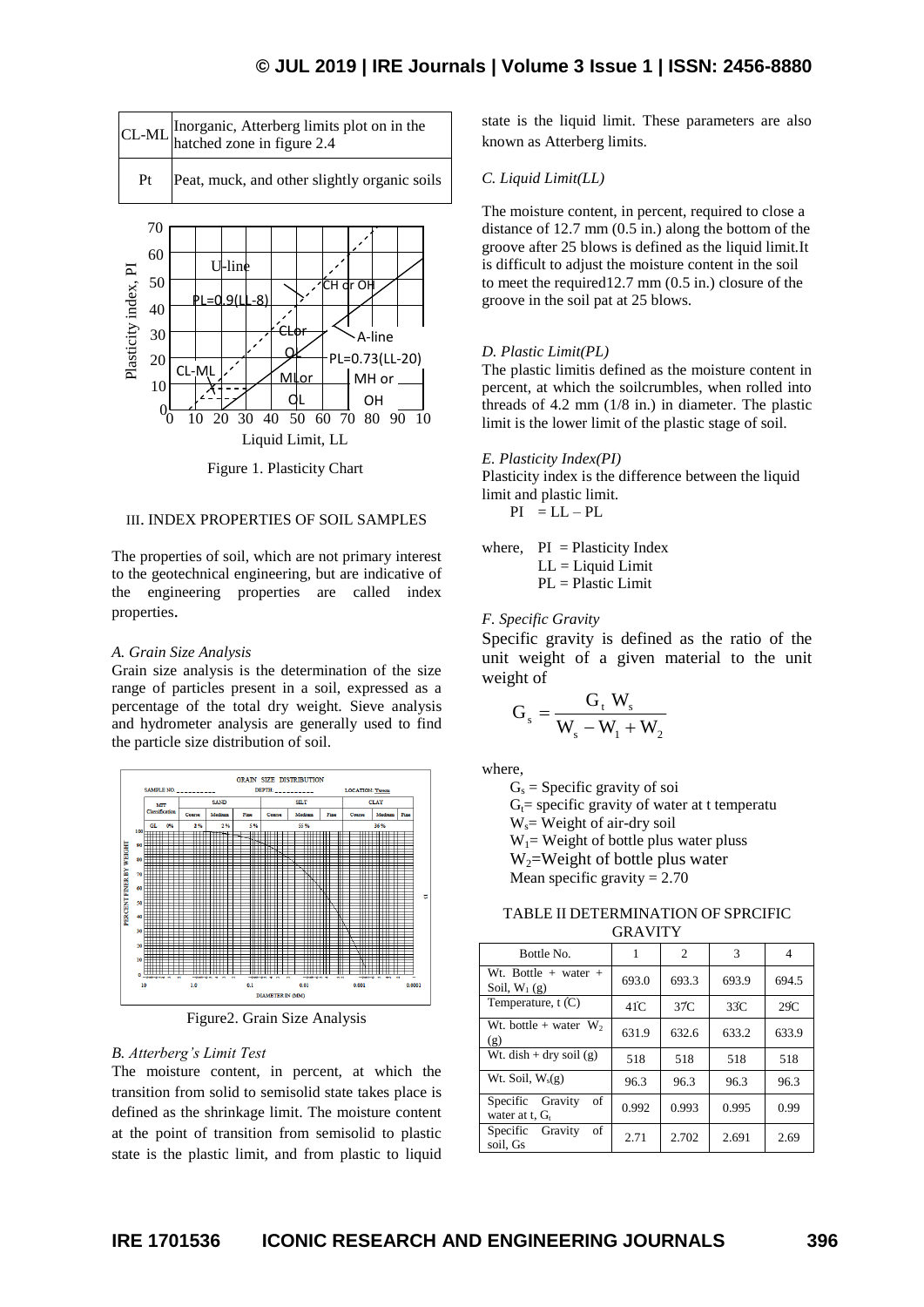*G. Modified Free Swell Index Test*

Modified Free Swell Index = 
$$
\frac{V - V_s}{V_s}
$$

Classification of soil is shown in TABLE III by using the following Test Results.

## TABLE III GRAIN SIZE ANALYSIS, ATTERBERG LIMITS TEST

| Sand                        |                           |                                       |                          |                                 |                        |                         |                                 |
|-----------------------------|---------------------------|---------------------------------------|--------------------------|---------------------------------|------------------------|-------------------------|---------------------------------|
| $(2 - 0.6$ mm $)$<br>Coarse | Medium<br>( $0.6-0.2$ mm) | Fine $(0.2{\text -}0.006 \text{ mm})$ | Silt<br>(0.006-0.002 mm) | Clay<br>(less than<br>0.002 mm) | Liqui<br>Limit<br>(% ) | Plasti<br>Limit<br>(% ) | Plasti<br>city<br>Index<br>(% ) |
| 2%                          | 2%                        | 5%                                    | 55%                      | 36%                             | 52.8                   | 25.02                   | 27.78                           |

According to unified soil classification system, the soil is situated in CH group. And percent finer than No. 200 sieve is 91.96 % , therefore it situated in fine grain soil group and liquid limit is greater than 50%, plasticity index is greater than 20%, so it can described as inorganic clay of high plasticity. From the specific gravity table, the specific gravity value of soil sample is 2.7 and it is located in the range (2.6 to 2.9) for clay. The free swell index of the soil sample is 3.86 and the swelling potential of soil sample is moderate.

## IV. STABILIZATION

Soil sample is expansive soils which are stabilized with fly-ash. In this paper, fly-ash contents are 4%,8%,12%,16% and 20% by weightof natural soils. Compaction test and California Bearing Ratio tests are carried out forfly-ash stabilized soils compacted at optimum moisture content.

## *A. Compaction Test (Standard Proctor Test)*

The degree of soil compaction of a soil is measured in terms of its dry unit weight. A curve is drawn between the water content and the dry density to obtain the maximum dry density and optimum moisture content.

In the Proctor test, the soil is compacted in a mold that has a volume of 944  $\text{cm}^3$  (1/30 $\text{ft}^3$ ). The diameter of the mold is 101.6 mm (4 in.). During the laboratory test, the mold is attached to a baseplate at the bottom and to an extension at the top. The soil is mixed with varying amounts of water andthen compacted in three equal layers by a hammer that

delivers 25 blows to each layer. The hammer has a mass of 2.5 kg (6.5 lb) and has a drop of 30.5 mm (12 in). Figure 2 shows variation of maximum dry density and variation of optimum moisture content.

 $\gamma=\frac{W}{V}$ V

where,

 $W = weight of the compacted soil in the mold$ V=volume of the mold=944cm<sup>3</sup>

 $\gamma$  =moist unit weight (lb/ft<sup>3</sup>)

With the known moisture content, the dry unit weight  $\gamma_d$  can be calculated as follows:

$$
\gamma_d = \frac{\gamma}{1 + \omega}
$$

where,

 $\gamma_d$  = dry unit weight of soil

 $\gamma$  = moist unit weight of soil

 $\omega$  = moisture content (%)

| Sr No         | Water<br>content( $\omega\%$ ) | Dry density<br>$(h/ft^3)$ |
|---------------|--------------------------------|---------------------------|
|               | 11.86                          | 75.22                     |
| $\mathcal{L}$ | 17.59                          | 84.95                     |
| 3             | 22.48                          | 94.69                     |
|               | 23.18                          | 93.08                     |
|               | 26.27                          | 89.37                     |

TABLE IV TEST RESULTS FOR A CLAYEY SILT



Figure 3. Water Content and Dry Density

Figure 3 shows the relationship of the dry densities and water contents of the studied soil. It can be seen that the maximum dry density of the studied soil is 95 lb/cu-ft and at the optimum moisture content is 22%.

## *B. California Bearing Ratio(CBR) Test*

California Bearing Ratio test is used for evaluating the relative quality of subgrade, sub-base, and base soils for pavements. The CBR number is used to rate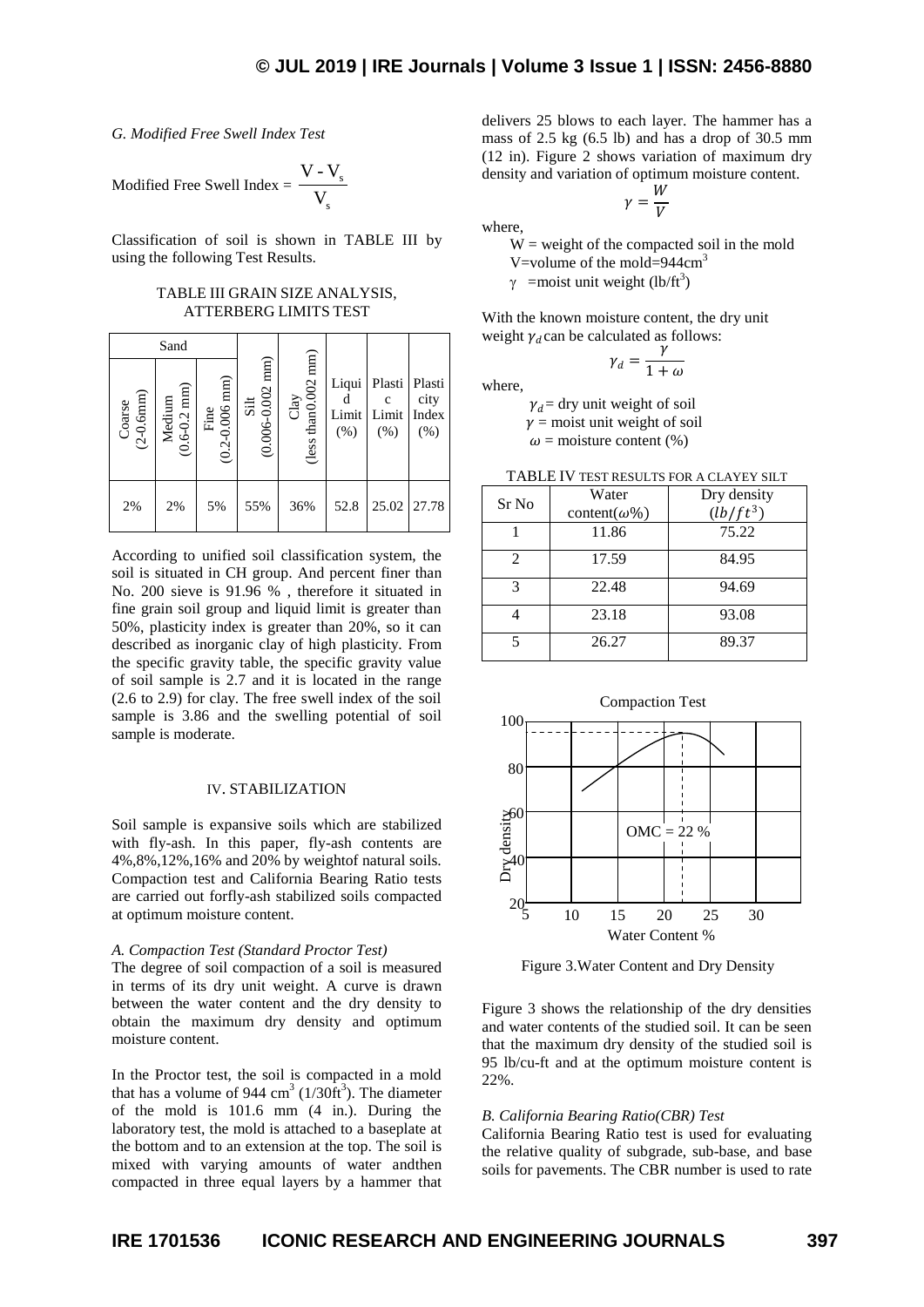the performance of soils primarily for use as bases and subgrades beneath pavements of roads and airfields.The CBR is the ratio of the force per unit area required to penetrate a soil mass with standard circular penetration plunger of 50mm diameter at a uniform rate of 1.25mm/min to the corresponding penetration load of the standard material.[03Mur].The CBR values are usually calculated for penetration of 2.5mm and 5mm .Generally, the CBR value at 2.5mm penetration will be greater than that at 5mm penetration and in such a case the former shall be taken as the CBR value for design purposes.CBR value can be determine

| $CBR=$ | test unit load     | $x 100$ percent |
|--------|--------------------|-----------------|
|        | standard unit load |                 |

TABLE V CLASSIFICATION SYSTEM ON THE BASIC OF CBR NUMBER

| CBR NO. | General rating | Uses          |
|---------|----------------|---------------|
| $0 - 3$ | Very poor      | Subgrade      |
| $3 - 7$ | Poor to fair   | Subgrade      |
| $7-20$  | Fair           | Subbase       |
| 20-50   | Good           | Base, Subbase |
| >50     | Excellent      | Base          |

The natural soil is mixed with 4%,8%,12%,16% and 20% fly-ash contents at moisture content 18%,22%and 26%. California Bearing Ratio test is undertaken unsoaked tests for soil fly-ash mixtures. CBR values of soil fly-ash mixtures are described in TABLE VI, VI, VIIand Figure 4.

TABLE VI CBR VALUES FOR VARIOUS FLY-ASH CONTENTS AT 18 % WATER CONTENT

| $Fly-ash(\%)$ | $CBR$ $(\%)$ |
|---------------|--------------|
| Natural soil  | 2.05         |
|               | 4.92         |
|               | 11.54        |
| 12            | 21.33        |
| 16            | 30.75        |
| 20            | 25.13        |

TABLE VII CBR VALUES FOR VARIOUS FLY-ASH CONTENTS AT 22 % WATER CONTENT

| Fly-ash $(\%)$ | CBR $(\%)$ |  |
|----------------|------------|--|
| Natural soil   | 2.05       |  |
|                | 3.84       |  |
| Q              | 5.20       |  |
| 12             | 8.27       |  |
| 16             | 15.71      |  |

TABLE VIII CBR VALUES FOR VARIOUS FLY-ASH CONTENTS AT 26 % WATER CONTENT

| $Fly-ash(\%)$ | $CBR$ $(\%)$ |
|---------------|--------------|
|               | 0.83         |
|               | 2.05         |
| 12            | 2.58         |
| 16            | 5.23         |
| 20            | 3.90         |



Figure 4. CBR Values and Various Fly-ash Content at 16%

TABLE IX CBR VALUES FOR VARIOUS WATER CONTENT

| Water Content (%) | CBR $(\%)$ |
|-------------------|------------|
| 14                | 25.62      |
| 16                | 27.94      |
| 18                | 30.75      |
| 22                | 15.71      |
| 26                | 5.23       |

From the results, 16%offly-ash and 18% of moisture content give the maximum CBR value. Moreover, 16% of Fly-ash andmore and less 18% of moisture contents (14% ,16% , 22% and 22% ) are test.CBR values of soil fly-ash mixtures are described in TABLE IX and Figure 5.